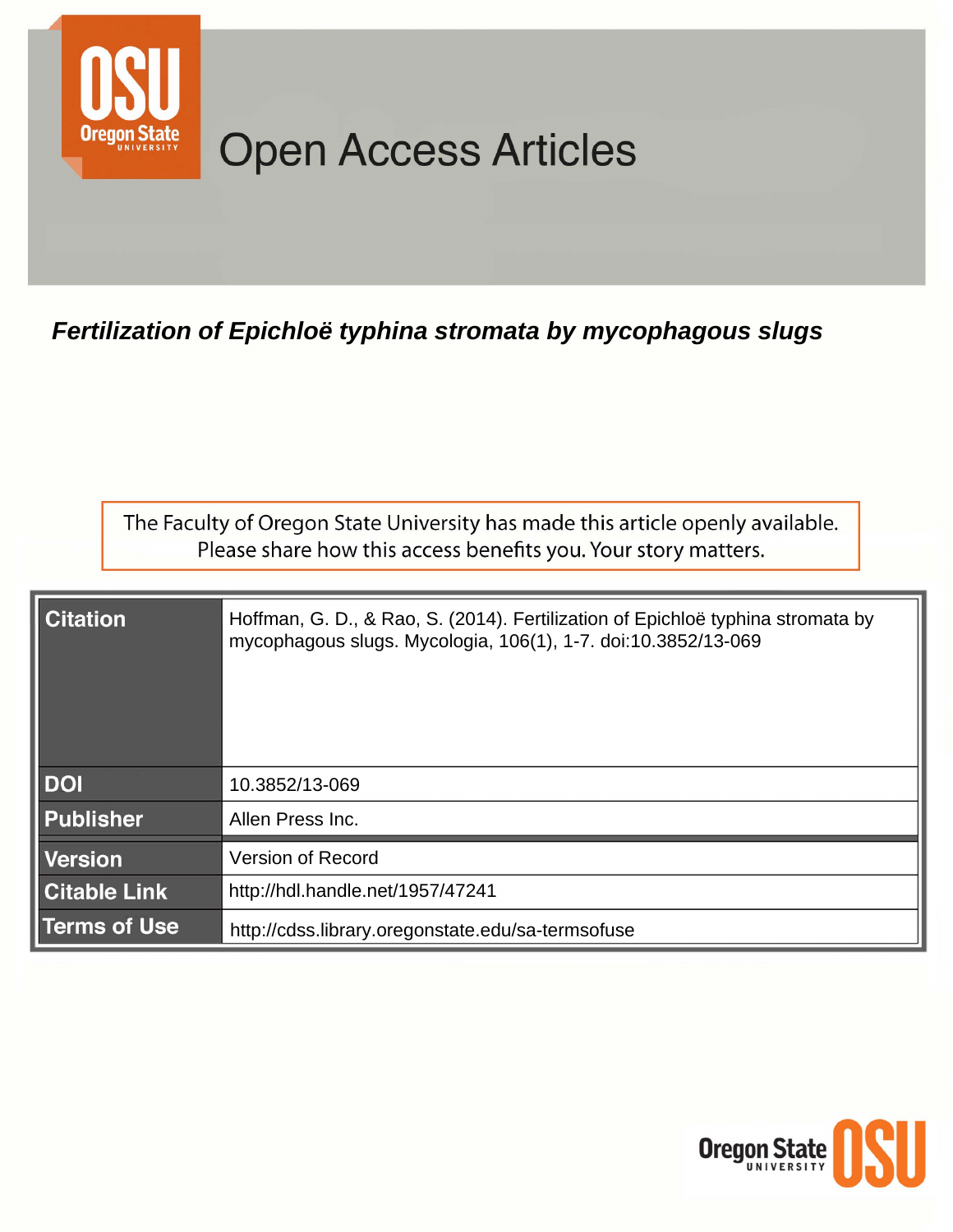# Fertilization of *Epichloë typhina* stromata by mycophagous slugs

George D. Hoffman<sup>1</sup>

Sujaya Rao

Department of Crop and Soil Science, Oregon State University, Corvallis, Oregon 97331

Abstract: Epichloë typhina, a fungal endophyte of cool season grasses, is heterothallic and an obligate out-crosser. In areas of endemism, its spermatia are moved between stromata of the two opposite mating types through egg-laying activities of Botanophila flies. In western Oregon, where the fungus was inadvertently introduced into seed-production fields of Dactylis glomerata  $(=$  orchardgrass, cocksfoot), flies do not appear to be the sole vectors for  $E$ . typhina fertilization. Here we examined the role of the common agricultural slug pest Deroceras reticulatum and mycophagous slug species Prophysaon andersoni and Arion subfuscus in E. typhina spermatia transfer. Frass from P. andersoni, A. subfuscus and D. reticulatum fed stromata of one mating type was transferred to stromata of the opposite mating type, resulting in 100%, 93% and 25% stromata fertilization respectively. An experiment designed to mimic field conditions examined stromata fertilization on E. typhina-infected plants of opposite mating type in the presence of slugs. Treatments with P. andersoni and D. reticulatum had greater stromata fertilization compared to the no-slug control, but the slug treatments were not different. This appears to be the first report of mollusks vectoring viable spermatia leading to the cross fertilization of stromata of different mating types.

Key words: choke disease, Clavicipitaceae, Dactylis glomerata, fungal endophyte, Gastropoda, mollusks

# **INTRODUCTION**

The fungal endophyte *Epichloë typhina* (Pers.: Fr.) Tul. (Ascomycotina: Clavicipitaceae) causes significant yield loss in *Dactylis glomerata* L.  $(=$  orchardgrass, cocksfoot) in the Willamette Valley, Oregon, USA, (Pfender and Alderman 2006) and can dramatically shorten from decades to years the time a field is kept in production. Epichloë typhina first was recorded in Oregon in 1996 and likely was introduced from Europe where it is native (Alderman et al. 1997, Pfender and Alderman 1999). By 2000, approximately

90% of orchardgrass seed-production fields in Oregon were host to the fungus (Pfender and Alderman 2006). It appears that seed yield loss is proportional to the percentage of flowering tillers choked (Large 1954, Pfender and Alderman 2006).

During the vegetative growth phase of the host plant, growth of *Epichloë* hyphae is intercellular with little to no penetration of the host cell wall (Christensen et al. 2002). When the host grass enters the reproductive phase, branched hyphal masses (stromata) form epiphytically on and within grass culms and occasionally on vegetative tillers (Schardl 1996, Christensen et al. 2008). The developing inflorescence is encased in a dense fungal growth that develops into a stroma about 5–10 cm long. Growth of the stroma mechanically inhibits grass inflorescence development and production of viable grass seed; this syndrome is commonly known as choke (Kirby 1961, Bucheli and Leuchtmann 1996). Conidia produced on stromata function as spermatia and are of one of two mating types. It appears that only one mating type is found within a host plant (Schardl 1996). Transfer of spermatia to stromata of the opposite mating type is required for fertilization. After fertilization there is a proliferation of white fungal hyphae leading to a thickening of the stroma and eventual formation of perithecia and ascospore development.

Female flies in the genus Botanophila (Diptera: Anthomyiidae) transfer viable spermatia from one stroma to another during female feeding, defecation and egg laying (Kohlmeyer and Kohlmeyer 1974, Bultman et al. 1995, Bultman et al. 1998). This has been recognized as the primary means of fertilization in *Epichloë* under natural conditions and has been considered to be one of obligatory mutualism (Bultman et al. 2000). However recent studies in commercial seed-production fields have documented that most stromata in infested fields are fertilized even when the density of *Botanophila* flies are variable to absent (Rao and Baumann 2004; Górzyńska et al. 2010, 2011). Other mechanisms of stromata fertilization have been described recently, explaining this lack of relationship. Ascospores released from early maturing stromata can fertilize late emerging stromata (Alderman and Rao 2008). Spermatia dislodged from a stroma by air pressuredriven water mist, mimicking wind-blown rain, also can fertilize adjacent stromata (Rao et al. 2012). Spermatia are not carried by wind (Bultman et al. 1995).

Submitted 27 Feb 2013; accepted for publication 17 Jul 2013.  $^{\rm 1}$  Corresponding author. E-mail: george.hoffman@oregonstate.edu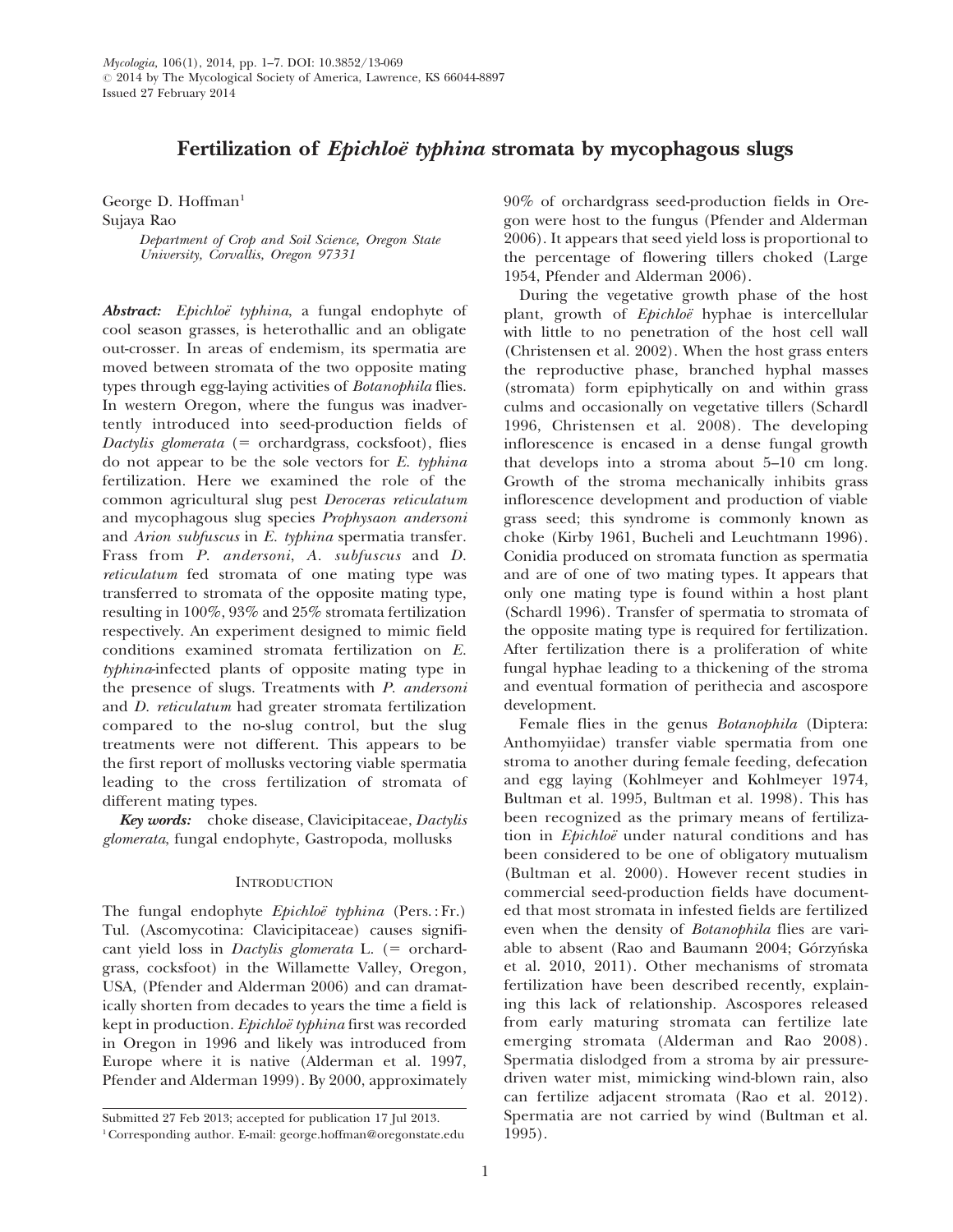Another potential biotic vector of spermatia is mollusks. Speer and Dutin (1980) found that the conidia of the bark fungus Dichaena rugosa had to pass through the alimentary canal of slugs to germinate. Slugs are serious pests in the grass seedcropping systems in the Willamette Valley, particularly on emerging grass seedlings (Gavin et al. 2008, Anderson et al. 2010, Mellbye et al. 2011). The introduced Deroceras reticulatum (Müller) (Agriolimacidae), known as either the gray garden slug or gray field slug, is the most common slug in Willamette Valley agronomic systems. Other slug species, particularly those in the genus Arion (Arionidae), are present in smaller numbers in many fields (Dreves and Fisher 2012).

When new stromata are being produced in  $D$ . glomerata seed-production fields, the native slug Prophysaon andersoni Cooper (reticulated taildropper) (Arionidae) and the introduced slug Arion subfuscus Draparnaud (dusky Arion) are found on stromata approximately 80% of the time during night feeding. Slug frass is seen occasionally on stromata. Frass from slugs collected from stromata always contained stromal material and usually spermatia. Stromal material and spermatia often were found in frass from slugs collected from other plant parts (Hoffman and Rao 2013). Deroceras reticulatum is found on stromata much less commonly, and spermatia were found only in 25% or less of the frass samples from slugs collected from stromata and other plant parts (Hoffman and Rao 2013).

The first objective of this study was to determine whether spermatia in the frass of P. andersoni, A. subfuscus and *D. reticulatum* were viable and could lead to fertilization of stromata. Two frass-transfer experiments explored this potential. Because spermatia also could be carried between stromata on the outside of a slug, we documented spermatia presence in their slime trails. The second objective was to examine the potential for stromata fertilization by slug vectors under field conditions. We mimicked a field situation in a whole-plant stromata-fertilization experiment. Preliminary results of one frass-transfer experiment were presented in a symposium (Rao et al. 2012).

### MATERIALS AND METHODS

Identification of stroma mating type.—Thirty-five infected plants (var. Potomac) were transplanted from the field into 7.6 L pots in spring 2007; the crowns were split in 2008 and repotted. Plants were over-wintered outside and brought into the greenhouse in the spring when the first stromata appeared. Approximately 50% plants were identified as being infected with mating type MAT1-1-1 or MAT1-2-1 DNA sequences from Oregon (Chung and Schardl 1997),



FIG. 1. Flow chart of the slug frass-stroma fertilization protocol. The protocol is begun with both the slug and orchardgrass (arrows). The donor and recipient stroma can be mating type 1 or 2 (MT). The three inoculations, frass with spermatia, frass control and mating-type control (opposite side of stroma from previous two), were made on the same recipient stroma. Inoculations were performed in the places indicated in diagram. Two-thirds of the donor stroma were fed to the slug and remaining piece held for mating-type control.

with the techniques described in Kaser (2009). The mating type of E. typhina in the remainder of the plants was determined via the transfer of spermatia from stroma of known mating type to the stroma on plants of unknown mating type. Spermatia were transferred with cotton applicators, which are 100% effective at transferring spermatia between stromata (Kaser 2009). The subsequent proliferation of hyphal growth or lack thereof determined whether the donor and recipient stroma were of the same or different mating types. For the mating-type test transfers and the frass-transfer experiments, we limited the possibility of accidental contamination/fertilization of a stroma by spermatia from sources other than from the specified donor stroma. Flies in the glasshouse were of primary concern. When new stromata first appeared they were covered with glassine bags to exclude potential biotic vectors. After inoculation, the stromata again were covered with glassine bags until fertilization assessments were completed.

Prophysaon andersoni and D. reticulatum frass-transfer experiment.—This experiment compared the ability of P. andersoni and D. reticulatum to transfer viable spermatia in their frass. We ran 15 replicates with P. andersoni and 20 with *D. reticulatum*, the larger number for the later because of the greater variation in successful inoculations. Approximately half the replicates each were run in 2009 and 2010. The population of slugs was collected from orchardgrass field 1 (Hoffman and Rao 2013), held in a growth chamber at 7 C and fed on a combination of lettuce and wheat leaves for a week or longer. A replicate began with a slug isolated in a 9 cm diam Petri dish with a moist brown paper towel on the bottom and fed on orchardgrass leaves for 24 h. It was moved to a clean Petri dish and held without food for 12 h (FIG. 1). Frass deposited during this time was collected for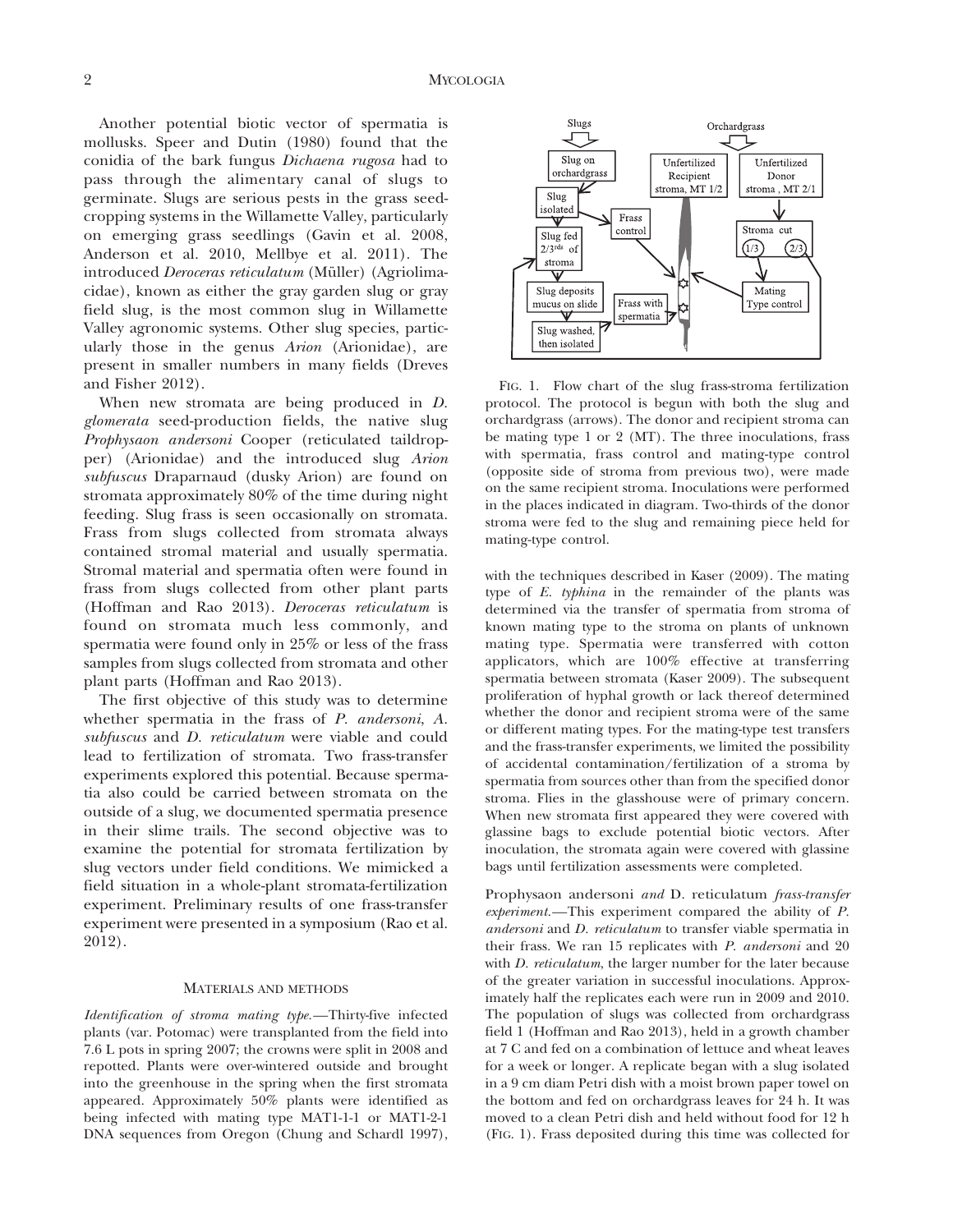use as the control (frass without spermatia). The slug was allowed to feed on  $\frac{2}{3}$  of an unfertilized stroma from the donor plant for 12 h. One-third of stroma was held on moist paper towel for use in the mating-type control inoculation. After feeding the slug was placed on a glass slide where it deposited slime that potentially contained spermatia. The slime was stained with aniline blue lactoglycerin, and five observations for spermatia were made at  $400\times$  (number of spermatia per 0.152 mm<sup>2</sup>). The slug was washed with a stream of distilled water and again isolated without food for 12 h. The frass deposited during this post stroma-feeding isolation was used to inoculate the recipient stroma (FIG. 1). The feeding sequence to obtain frass with spermatia occurred at room temperature, approximately 20 C. The stroma for the mating-type control and frass control were held at 7 C until inoculations.

The inoculation of a stroma on a plant occurred in a glasshouse. Material was transferred onto the recipient stroma with plastic coffee stirrers that were used for a single application. The frass control was in part a control for potential spermatia contamination during the frass-production and inoculation process. The mating-type control was used to confirm the previous mating-type determinations and ensure the donor spermatia and recipient stroma were viable. It was executed by scraping the saved donor stroma with the applicator and transferring the fungal material to the recipient stroma. If the post-feeding frass was large enough for material to remain after inoculation it was stained and the number of spermatia counted as above. A plant with stromata was used only once as a donor of spermatia and once as a recipient.

At greenhouse temperatures (18–25 C) initial hyphal growth indicating fertilization was visible 5–7 d post inoculation. We recorded the presence and extent of the spot of hyphal growth at approximately 7, 14 and 21 d post inoculation. Fertilization was categorized into three classes, strong, weak or lacking. Fertilization was considered strong if there was uniformly contiguous hyphal growth over the area where the frass was smeared. Weak fertilization was an initial spotty hyphal proliferation over this area. Hyphal growth usually extended no more than 2–3 mm beyond the area on the recipient stroma in contact with the applied frass and mating-type control. If the inoculation resulted in fertilization by 21 d the perithecia had begun to turn orange. In the one instance where the mating-type control showed no fertilization the replicate was repeated. Fisher's exact test (SAS 9.1) was used to compare the distribution of fertilization classes of the two slug species.

Arion subfuscus frass-transfer experiment.—After we found A. subfuscus feeding on stromata in 2010, we devised a stroma-fertilization test for this species that did not require using orchardgrass plants of known mating types in that these were being used in the previous experiment. The general protocol was similar to that illustrated (FIG. 1) with the following changes. Two centimeter-long pieces of stromata from four plants were used as donor stromata in each replicate. There were two recipient stromata, each from a different plant. The mating-type control came from

scrapings of all four donor stromata. We did not look for spermatia in the slime of post-feeding A. subfuscus. There were 15 replicates of this design.

The theoretical proportion of recipient stromata, where both, one or neither were fertilized, was calculated based on the fact that a given donor or recipient stroma had a 0.5% chance of being either mating type 1 or 2. The total number of possible combinations of four donor stromata and two recipient stromata is 64. Assuming the slug frass contained sufficient spermatia from all four donor plants the probability that at least one of the recipient stroma would be fertilized is 0.969%. The probability of both of the recipient stromata being fertilized is 0.906%.

Whole-plant stromata fertilization experiment.—This test provides an estimate of the potential effect of slug-feeding behavior on stromata fertilization in a more natural situation. Orchardgrass plants of known E. typhina mating type, in  $7.6$  L pots, were over-wintered outside. As stromata began to form in the spring, plants were moved into a cold room to delay development and allow 10 replicates to be run over an extended period. Plants were moved to the glasshouse approximately 2 wk before the start of a replicate. Plants of the two mating types were kept in different glasshouse rooms as they developed stromata. Plants used had 15–20 stromata; those with an excess had stromata removed. A replicate (block) was composed of three fine-mesh cages (Bug Condo 4180, L45  $\times$  W45  $\times$  H90 cm; Hummert Internation, Earth City, Missouri 63045), with a plant of each mating type in each cage. Treatments were a cage with either six P. andersoni, six D. reticulatum or a no-slug control. The two pots in a cage were 8–10 cm apart. Tillers with stromata that could come in contact with stromata from the opposite mating type were removed.

Medium-sized (350–500 mg) P. andersoni and D. reticulatum slugs were held at 7 C and fed lettuce, young orchardgrass leaves and stromata in culture. One week before a replicate was initiated stromata were removed from the diet. Slugs were held without food at room temperature 12–24 h before the start of a replicate. Within a cage three slugs were placed in each of the two pots with plants for four nights. Slugs generally do not start climbing plants at night until water condenses on the leaves (G.D. Hoffman pers obs), so each evening the plants were misted with distilled water from above to minimize the potential of water-splash spermatia transfer (Rao et al. 2012). Cages were covered with black plastic until morning to maintain high humidity and to exclude light from adjoining rooms. After four nights the replicate was disassembled, the slugs collected and the soil surface treated with Durham metaldehyde granules 7.5 (AMVAC, Los Angeles, California) to kill slugs we could not find. Plants were segregated by mating type again and held 5–7 d at which time the percent of each stoma surface with hyphal proliferation (fertilization) was recorded for all stromata on each plant.

Because the number of stromata per plant varied, we used the sum of the percentage of stroma surface area fertilized on each stroma as the dependent variable (sum of the percentage of each stroma fertilized per plant). This variable could add up to greater than 100%. We did not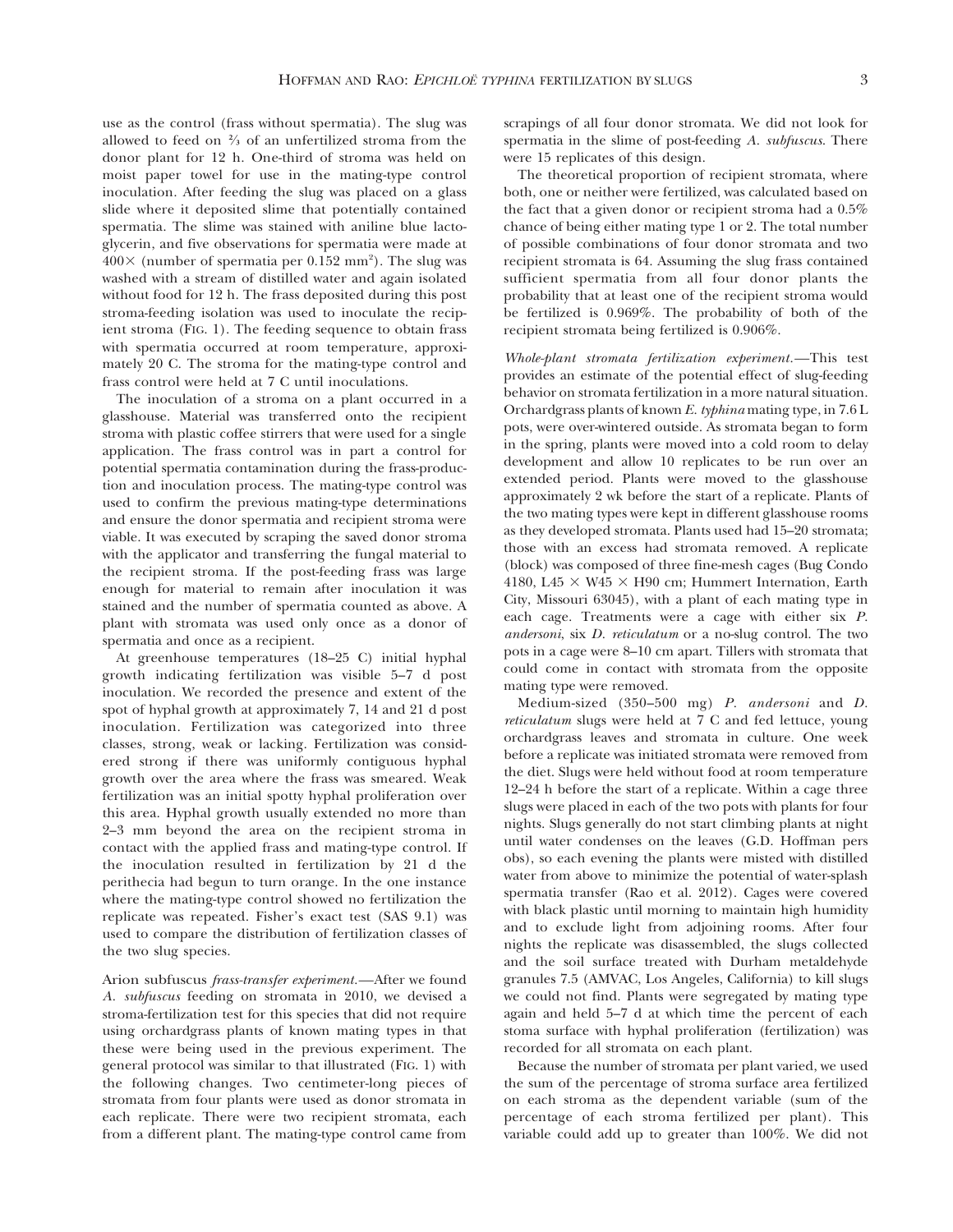

FIG. 2. Fertilization of E. typhina stroma by frass transferred from slugs feeding on stroma of the opposite mating type. Fertilization was categorized as: none  $=$  no evidence of fertilization, weak  $=$  initial spotty hyphal proliferation, or strong  $=$  uniformly contiguous hyphal growth. The slug species differences in fertilization was significant (Fisher's exact test,  $n = 35, P < 0.0001$ ).

specifically design the experiment to test differences between E. typhina mating types, however the design we used fit a splitplot design, with slug species as the whole plot and mating type the subplot. Replicates were treated as blocks. We used a mixed model (SAS 9.1) for ANOVA, with variable\*block as the error term. The data were square-root transformed for the analysis to normalize the residuals. The planned 10th replicate was not run because of poorly formed stromata. The eighth replicate was discarded because higher temperatures those 2 wk led to development of mature perithecia and potential for ascosporic fertilization of the stromata.

# **RESULTS**

Prophysaon andersoni and D. reticulatum were able to fertilize E. typhina stroma via feeding and frass

deposition (FIG. 2). Prophysaon andersoni, the more mycophagous species, had a greater proportion of replicates where the hyphal growth on the recipient stroma was ranked weak or strong and zero where there was no fertilization. Fertilization occurred in only six of the 20 D. reticulatum replicates. This between-slug species difference in fertilization was significant (Fisher's exact test,  $n = 35, P < 0.0001$ ).

The prevalence and quantity of spermatia in the frass used to inoculate recipient stroma were much greater in the frass from P. andersoni than D. reticulatum (TABLE I). In the frass from D. reticulatum, spermatia were not detected in seven of the 17 samples examined. Slugs potentially can carry spermatia externally and effect spermatia transfer, however few spermatia were found in the mucus trial of slugs after feeding on stromata. Spermatia were found in low numbers in less than 50% of the slime-trail replicates from the P. andersoni and D. reticulatum experiment (TABLE I).

Using the modified frass-transfer protocol, A. subfuscus transferred spermatia and fertilized stromata in most replicates. In 11 of 15 replicates, both stromata were fertilized at the point of frass application and in three replicates one of the stromata was fertilized (TABLE II). The sum of the proportion of the single and both categories (0.933) was less than the theoretical value (0.969) (TABLE II, four donor plants column). We recalculated the theoretical probabilities of successful fertilization, assuming that the slugs ate only enough spermatia for effective fertilization from three of the four stromata. The distribution of these probabilities (TABLE II, 3 donor plants column) was not statistically different from the observed probabilities (Chi-square goodness of  $fit_2 =$ 0.92,  $P = 0.6313$ . Spermatia density in the frass of A. subfuscus cannot be compared statistically with that from the other two slug species because of the different protocols, but the density of spermatia was relatively higher (TABLE I).

In the whole plant experiment the main effect of slug treatment was significant ( $F_{2, 14} = 6.96$ ,  $P =$ 0.0080). The back transformed variable, sum of the

TABLE I. Spermatia seen in frass after stroma-feeding and in the mucus trails

|                | Spermatia in frass           |                       |                                  | Spermatia in mucus trails |                         |                                  |
|----------------|------------------------------|-----------------------|----------------------------------|---------------------------|-------------------------|----------------------------------|
| <b>Species</b> | No.<br>examined <sup>a</sup> | No. with<br>spermatia | Spermatia<br>counts <sup>b</sup> | No.<br>examined           | Mucus with<br>spermatia | Spermatia<br>counts <sup>2</sup> |
| D. reticulatum |                              | 10                    | $6.0 \pm 1.5$                    | 20                        |                         | $0.6 \pm 0.2$                    |
| P. andersoni   | 12                           | 12                    | $68.3 \pm 7.1$                   | 14                        |                         | $0.3 \pm 0.1$                    |
| A. subfuscus   | 14                           | 14                    | $133.3 \pm 23.3$                 |                           |                         |                                  |

<sup>a</sup>Replicates with frass remaining after inoculation of the recipient stroma.

 $b$  Mean  $\pm$  SEM of the just the samples containing spermatia. Counts are number of spermatia per 0.152 mm<sup>2</sup>.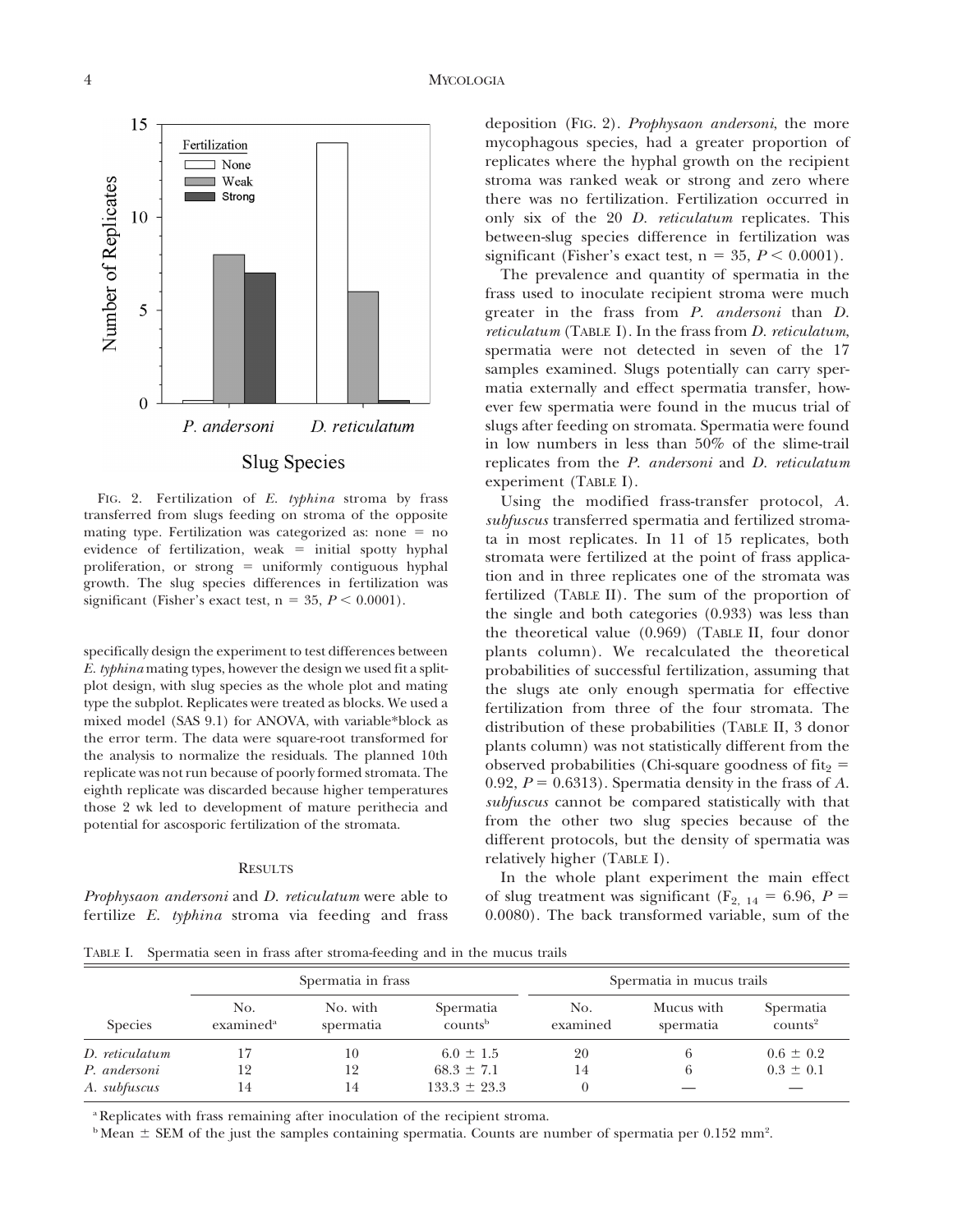|                                 |                 |                     | Theoretical proportion if           |                                      |  |
|---------------------------------|-----------------|---------------------|-------------------------------------|--------------------------------------|--|
| Fertilized stroma<br>categories | Number observed | Proportion observed | spermatia from<br>four donor plants | spermatia from<br>three donor plants |  |
| Both $(2)$                      |                 | 0.733               | 0.906                               | 0.812                                |  |
| Single $(1)$                    | 3               | 0.200               | 0.063                               | 0.125                                |  |
| Neither $(0)$                   |                 | 0.067               | 0.031                               | 0.063                                |  |

TABLE II. Number and proportion of replicates where stromata were fertilized by frass from A. subfuscus

percentage of each stroma fertilized per plant, was 23.9, 115.5 and 205.7% respectively for the no-slugs control, D. reticulatum and P. andersoni. The two treatments with slugs were statistically different from the control (D. *reticulatum*:  $t_{14} = 2.29, P = 0.0381$  and (*P. andersoni*:  $t_{14} = 3.70, P = 0.0024$ ) but not from each other ( $t_{14} =$  $-1.41$ ,  $P = 0.1815$ . There was no difference in the extent of stromata area fertilized between the two mating types ( $F_{1, 21} = 0.05$ ,  $P = 0.8258$ ), and was the interaction between slug treatment and mating type was not significant (F<sub>2, 21</sub> = 0.28, P = 0. 7555).

### **DISCUSSION**

In the two frass-transfer experiments, spermatia in the frass of P. andersoni, A. subfuscus and D. reticulatum that had fed on E. typhina stromata remained viable and capable of fertilizing other stromata. The two mycophagous slug species, P. andersoni and A. subfuscus, ate more of the donor stromata (G.D. Hoffman pers obs) and consequently had more spermatia in their frass. This led to a higher probability of cross mating-type fertilization of stromata. The data suggest that anytime the donor and recipient stromata were of opposite mating types, frass from these two species could affect fertilization. This appears to be the first report of mollusks vectoring viable spermatia leading to the cross fertilization of stromata of opposite mating types.

Fifty-nine percent of frass samples from D. reticulatum contained spermatia, while only 30 percent of stromata were fertilized. The lower fertilization rate and weak fertilization of some replicates is likely due to the low number of spermatia in the D. reticulatum frass samples. In addition, spermatia were not uniformly distributed in the frass but instead occurred within semidiscrete boluses of stromal material (Hoffman and Rao 2013). Small numbers of spermatia could have been in the applied frass but not in contact with the recipient stroma.

The frass-transfer experiment addressed the capacity of spermatia in slug frass to fertilize stroma of the opposite mating type. It did not elucidate the probably of this event happening in the field where slugs have to move from the stroma consumed to a

stroma of the opposite mating type and perhaps defecate where the frass can come in contact with the stroma. The whole plant-stromata fertilization experiment explored this probability. In the context of the experimental design, the activities of *D. reticulatum* and P. andersoni led to higher fertilization than in the no-slugs control. However the large difference between these two species in the frass-transfer experiment was not seen in the whole-plant experiment, where stromata fertilization in the P. andersoni cages was not significantly greater.

The feeding and frass excretion of the slugs probably accounts for the differences between the frass application versus whole-plant experiments. During night observations we did not see slugs feeding on stromata or other aerial plant parts as often as expected. In addition, it was rare to see slug frass directly on stromata. Slug feeding could have been suppressed by the environmental conditions of the cages. However, the rare occurrence of frass on the stromata matches field observations. While it is not unusual to see slug frass on stromata in the field, its frequency was small relative to the number of slugs seen on the stromata (pers obs). Thus the rare frass-to-stromata contact in the whole-plant experiment probably accounts for most of the difference between it and the frass-application experiment.

The large number of the less discrete areas of spotted fertilization led us to reassess the role of spermatia shed in slug slime. A portion of this spotted fertilization, particularly that on the no-slugs control plants, was due probably to the activities of sowbugs (Isopoda) and small flies present in and around the potted plants. Misting also could have played a role. However, there was more of the spotted fertilization pattern seen on stromata from cages containing slugs and the spermatia that initiated this fertilization could have been in the slug slime trails.

Studies of *Epichloë*-grass host systems suggested that there is an obligatory mutualistic relationship between Botanophila and Epichloë spp. (Bultman and White 1988, Bultman et al. 1995). However, Rao and Baumann (2004) and Górzyńska et al. (2010, 2011) found high stromata fertilization in the absence of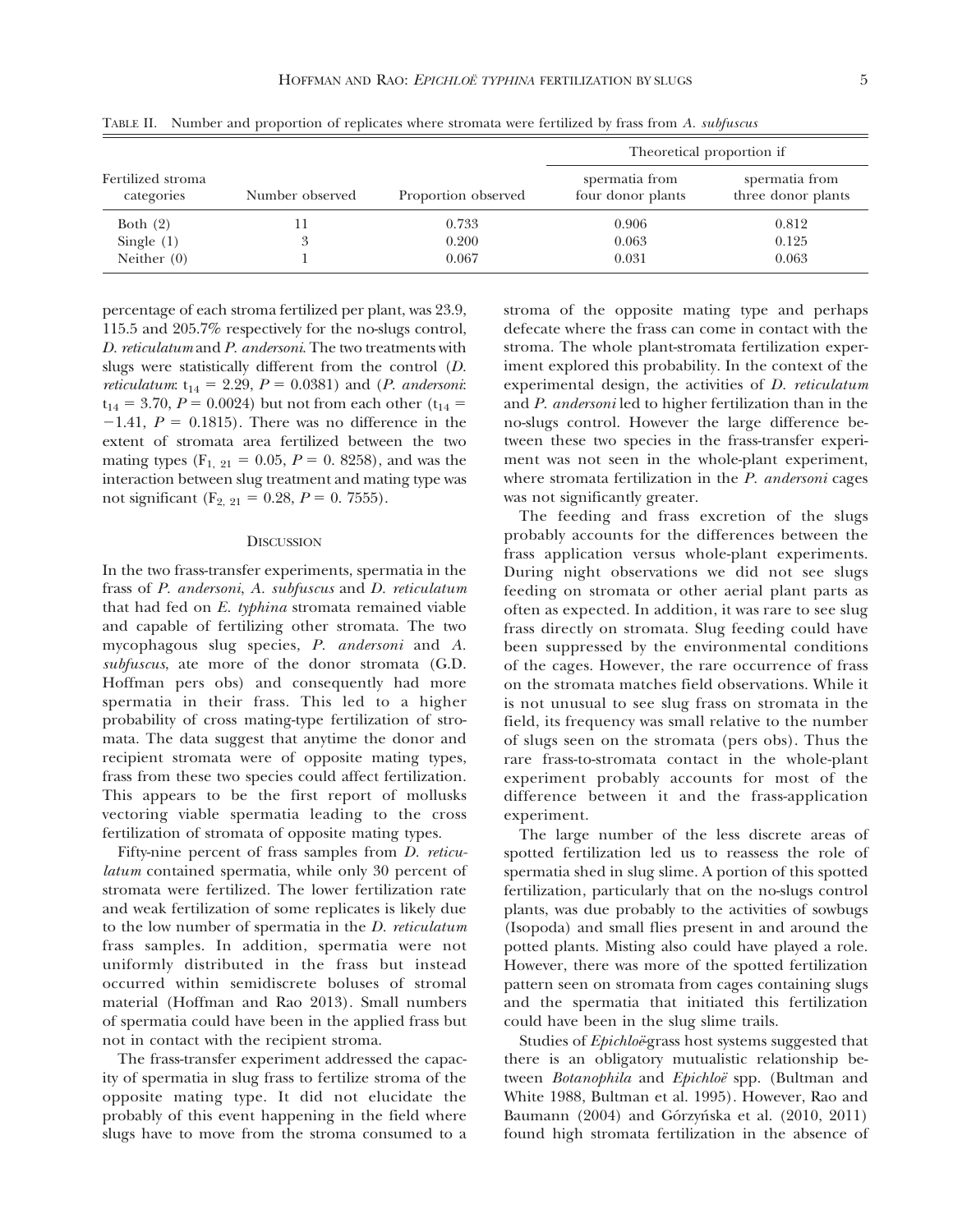Botanophila flies and high populations of the fly were not associated with higher stromata fertilization. Some of the difference between these results might be due to lower densities of stromata in wild populations of Epichloë hosts (Williams 1971, Leuchtmann 1992), thus requiring a long distance dispersing vector for effective fertilization. However, even in similar situations, Górzyńska et al. (2011) found no association between the Botanophila spp. and stromata fertilization in wild populations of Puccinellia distans.

Ascosporic fertilization as seen in E. typhina (Alderman and Rao 2008) has not been documented as having a role in other fungal mating-type cross fertilization systems, however it could account for the uniform fertilization of stromata in the Botanophila fly exclusion experiment of Rao and Baumann (2004). Epichloë typhina ascospores are  $150-200 \ \mu m \ \text{long}$  (SC Alderman pers comm), while mosquito netting has 1.2 mm openings. Thus ascospores can easily pass through the cages. Fertilization by spermatia in the frass of Botanophila flies (Bultman et al. 1998) and slugs leave characteristics patterns of perithecia development rather than the uniform development seen in Rao and Baumann (2004) and many other orchardgrass fields.

Rao and Baumann (2004) discuss the decoupling of egg laying by Botanophila lobata and the cross fertilization of E. typhina in Oregon, where endemic flies and the introduced fungus and D. glomerata have not coevolved. The discovery of yet another noncoevolved vector of spermatia transfer suggests the Oregon situation is not unique. Mechanisms of stromata fertilization through the movement of spermatia by slugs, by spray (Rao et al. 2012) or fertilization of  $E$ . typhina stromata by ascospores (Alderman and Rao 2008) are perhaps common ways to circumvent the obligatory mutualistic relationship between the Botanophila fly and Epichloë documented in other *Epichloe*<sup>grass</sup> host systems. These noncoevolved agents of stromata fertilization also might be active within the native range of E. typhina. Because of the diversity of mechanisms by which stromata fertilization can occur, it is unlikely that the spread of the pathogen can be restricted by eliminating any one mechanism, such as spraying orchardgrass fields to kill Botanophila flies.

#### **ACKNOWLEDGMENTS**

This research was supported by the USDA/CSREES Grass Seed Cropping Systems for a Sustainable Agriculture, Oregon Seed Council and the Oregon Orchardgrass Seed Producers Commission. We thank Stephen Alderman for reviewing of a version of the manuscript.

## LITERATURE CITED

- Alderman SC, Pfender WF, Welty RE. 1997. First report of choke caused by *Epichloë typhina*, on orchardgrass in Oregon. Plant Dis 81:1335[, doi:10.1094/PDIS.1997.81.](http://dx.doi.org/10.1094%2FPDIS.1997.81.11.1335A) [11.1335A](http://dx.doi.org/10.1094%2FPDIS.1997.81.11.1335A)
- -, Rao S. 2008. Ascosporic fertilization of Epichloë typhina in Dactylis glomerata seed production fields in Oregon and implications for choke management. Plant Health Progress (April): 0421–01.
- Anderson NP, Hoffman GD, Dreves AJ. 2010. Evaluation of newly formulated molluscides for control of slugs in the western Oregon grass seed fields. In: Young III WC, ed. Seed production research at Oregon State University. Corvallis: Oregon State Univ. Extension Service. p 15– 18.
- Bucheli E, Leuchtmann A. 1996. Evidence for genetic differentiation between choke-inducing and asymptomatic strains of the Epichloë grass endophyte from Brachypodium sylvaticum. Evolution 50:1879–1887[,](http://dx.doi.org/10.2307%2F2410746) [doi:10.2307/2410746](http://dx.doi.org/10.2307%2F2410746)
- Bultman TL, Welch AM, Boning RA, Bowdish TI. 2000. The cost of mutualism in a fly-fungus interaction. Oecologia 124:85–9[0, doi:10.1007/s004420050027](http://dx.doi.org/10.1007%2Fs004420050027)
- ———, White Jr JF. 1988. Pollination of a fungus by a fly. Oecologia 75:317–319[, doi:10.1007/BF00378616](http://dx.doi.org/10.1007%2FBF00378616)
- -, ---, Bowdish TI, Welch AM, Johnston J. 1995. Mutualistic transfer of Epichloë spermatia by Phorbia flies. Mycologia 87:182–189[, doi:10.2307/3760903](http://dx.doi.org/10.2307%2F3760903)
- -, -, -, -, 1998. A new kind of mutualism between fungi and insects. Mycol Res 102: 235–23[8, doi:10.1017/S0953756297004802](http://dx.doi.org/10.1017%2FS0953756297004802)
- Christensen MJ, Bennett RJ, Schmid J. 2002. Growth of Epichloë/Neotyphodium and p-endophytes in leaves of Lolium and Festuca grasses. Mycol Res 106:93–106[,](http://dx.doi.org/10.1017%2FS095375620100510X) [doi:10.1017/S095375620100510X](http://dx.doi.org/10.1017%2FS095375620100510X)
- ———, Zhang X, Scott B. 2008. Regulation switching of Epichloë typhina within elongating perennial ryegrass leaves. Mycol Res 112:1056–1062[, doi:10.1016/j.mycres.](http://dx.doi.org/10.1016%2Fj.mycres.2008.02.003) [2008.02.003](http://dx.doi.org/10.1016%2Fj.mycres.2008.02.003)
- Chung KR, Schardl CL. 1997. Sexual cycle and horizontal transmission of the grass symbiont, Epichloë typhina. Mycol Res 101:295–30[1, doi:10.1017/S0953756296002602](http://dx.doi.org/10.1017%2FS0953756296002602)
- Dreves AJ, Fisher G. 2012. Slug control. In: Hollingsworth CS, ed. Pacific Northwest insect management handbook. Corvallis: Oregon State Univ. Extension Service.
- Gavin WE, Hoffman GD, Banowetz GM. 2008. Control of the gray field slug during annual ryegrass establishment. In: Young III WC, ed. Seed production research at Oregon State University. Corvallis: Oregon State Univ. Extension Service. p 71–76.
- Górzyńska K, Lembicz M, Olszanowski Z, Leuchtmann A. 2010. An unusual Botanophila-Epichloë association in a population of orchardgrass (Dactylis glomerata) in Poland. J Nat Hist 44:2817–2824[, doi:10.1080/](http://dx.doi.org/10.1080%2F00222933.2010.521595) [00222933.2010.521595](http://dx.doi.org/10.1080%2F00222933.2010.521595)
- ———, ———, ———, ———. 2011. Botanophila-Epichloe¨ interaction in a wild grass, Puccinellia distans, lacks dependence on the fly vector. Ann Entomol Soc Am 104:841–846[, doi:10.1603/AN11009](http://dx.doi.org/10.1603%2FAN11009)